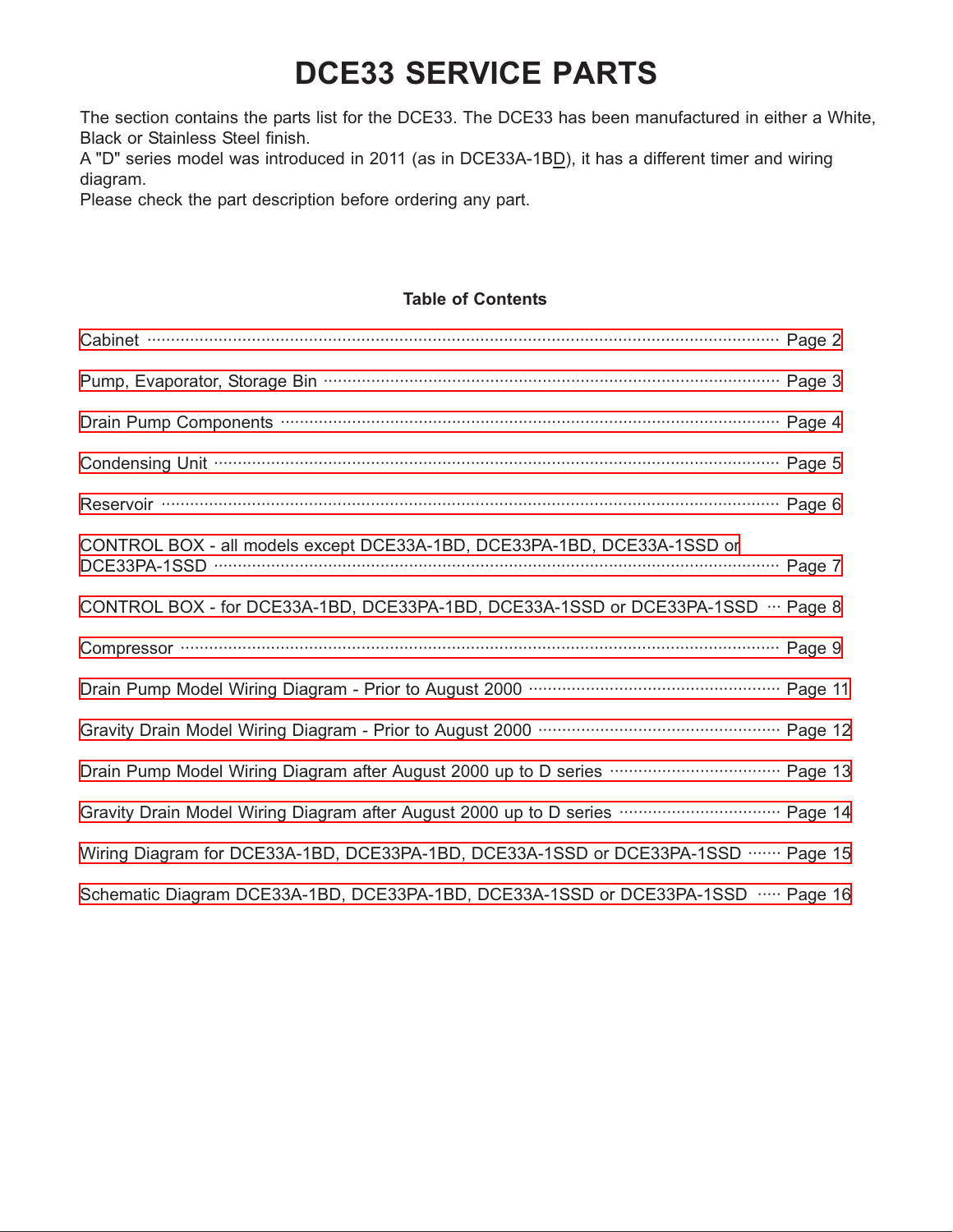#### <span id="page-1-0"></span>**Cabinet**

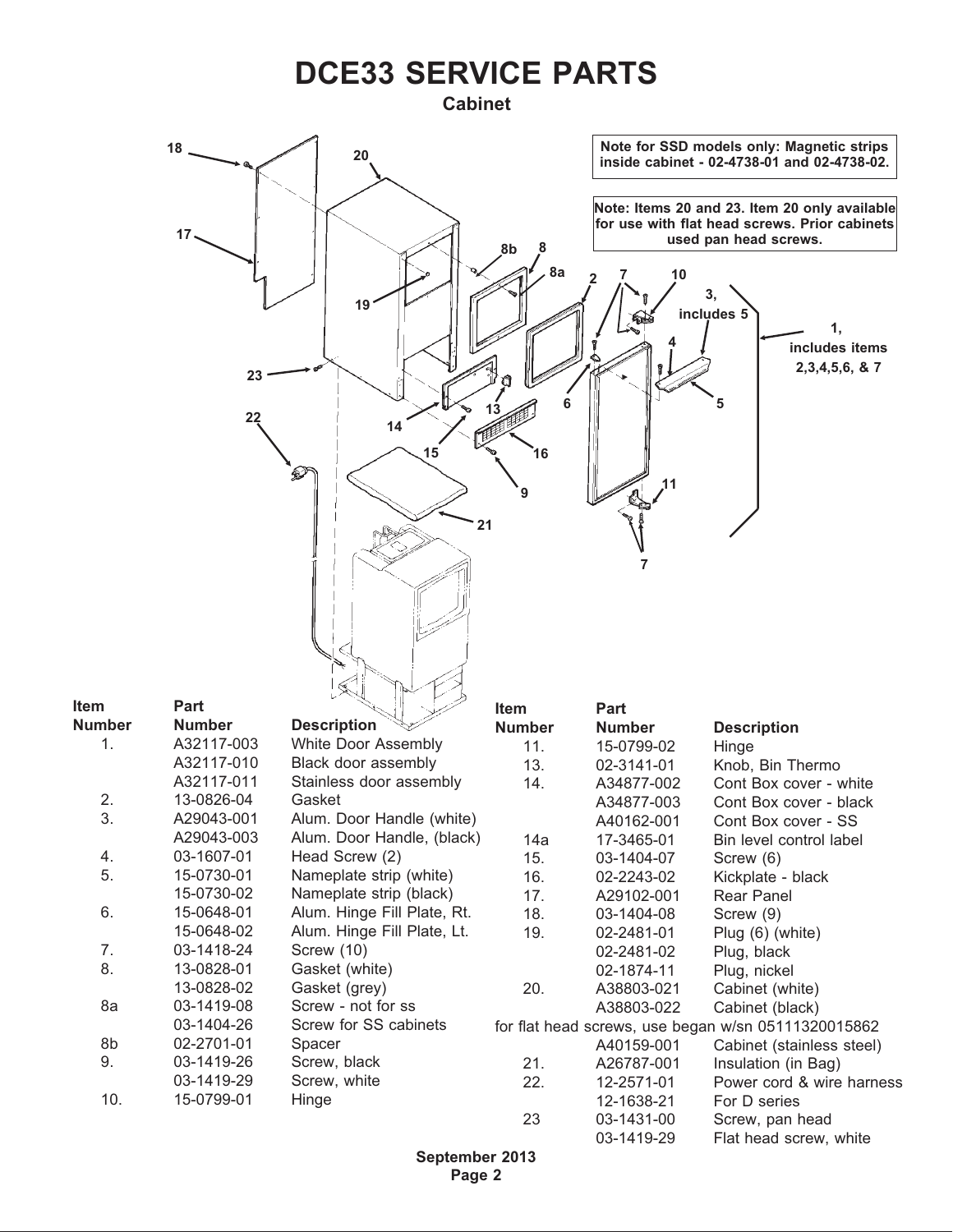<span id="page-2-0"></span>

| <b>Item</b>   | Part       |                                      |
|---------------|------------|--------------------------------------|
| <b>Number</b> | Number     | <b>Description</b>                   |
| 1.            | 02-2274-01 | Platen Cover                         |
| 2.            | 13-0674-01 | Tube, 37"                            |
| 2a            | A27027-001 | Copper inlet tube                    |
| 2b            | no number  | Tube holder                          |
| 2c            | 02-1727-01 | Hose clamp                           |
| 3.            | A34816-001 | <b>Bin Thermostat bracket</b>        |
| 4.            | 02-3489-20 | Evaporator, does NOT                 |
|               |            | include suction line and accumulator |
| 5.            | A36699-020 | Evaporator, Complete                 |
| 6.            | 13-0899-01 | Res. drain hose                      |
| 7.            | 13-0674-16 | Tube, 5/8" Req. 4.25"                |
| 8.            | 13-0674-15 | Tube, 1/2", Req 3.25"                |
| 9.            | 13-0674-15 | Tube, 1/2", Req. 3-5/8"              |
| 10.           | 02-1775-02 | Clamp $(2)$                          |
| 11.           | 02-0534-02 | Clamp $(4)$                          |
| 12.           | 02-1719-00 | Fan Blade                            |
| 13.           | A30625-001 | <b>Spray Pump</b>                    |
| 14.           | 13-0687-00 | Gasket                               |

- 15. 03-1719-01 Screw
- 16. no longer used Speed Nut (2)
- 17. A36930-020 Bin Assembly, includes reservoir drain hose & drain fittings
- 17a 02-3323-01 Drain fitting (foamed in bin)
- 17b 13-0617-13 O-Ring
- 17c 03-1394-05 Pal nut
- 18 12-2569-03 Clip, Hot Gas Valve
- 19. 12-2569-02 Coil, Hot Gas Valve

replaces coils that have encapsulated wires 11-0562-22 Coil, hot gas valve

- replaces coils that have terminals
- 20. 11-0562-21 Hot Gas Valve kit
- 21 02-3490-01 Drier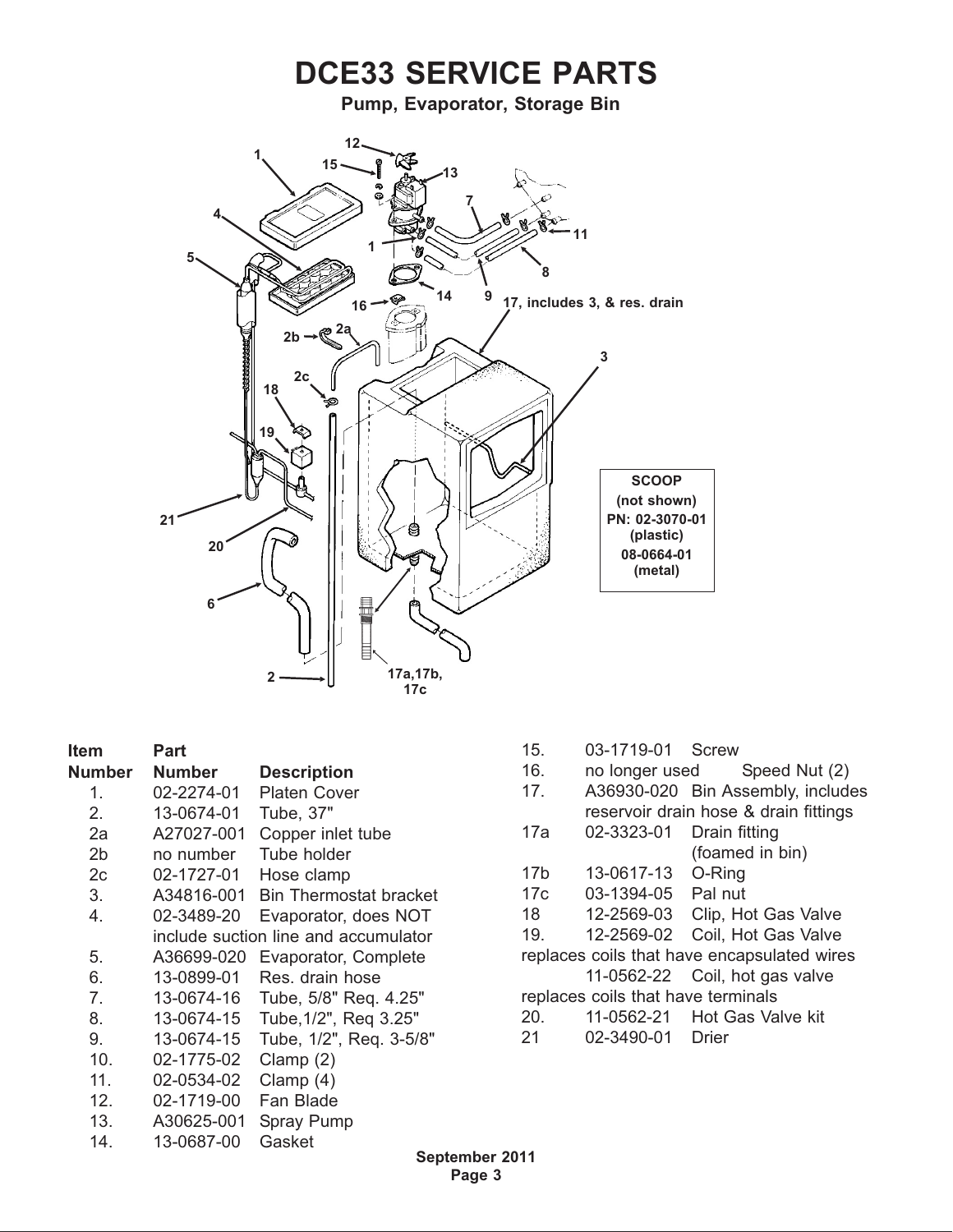#### <span id="page-3-0"></span>**Drain Pump Components**



**Item Part**

**Number Number Description**

- 1. A36892-020 Drain Pump Kit, for all except DCE33A-1BD and DCE33A-1SSD A39885-001 Drain pump kit, for DCE33A-1BD or DCE33A-1SSD
- use to **convert** any DCE33 gravity model to pump type. Pump must be ordered separately. 2 12-2503-21 Drain pump only,
- use to **replace** drain pumps or w/kit to convert.

Pump Kit Service Parts

- 3 02-3369-01 Inlet hose
- 4 02-3522-01 Elbow
- 5 02-3374-01 Check valve
- 6 13-0617-08 O-ring
- 7 11-0504-01 Pressure switch
- 8 obsolete Impeller & housing kit
- 9 A37334-001 Discharge hose
- 10 05-0591-01 Switch hose
- 11 A36746-001 Mounting bracket
- 12 02-3406-01 Barbed connector
- 13 02-2814-11 Clamp
- 14 12-2580-01 Harness
	- 12-3001-01 Harness, for converted-to-pump DCE33A-1BD, DCE33PA-1D, DCE33A-1SSD

or DCE33PA-1SSD

15 03-3904-01 Check valve spring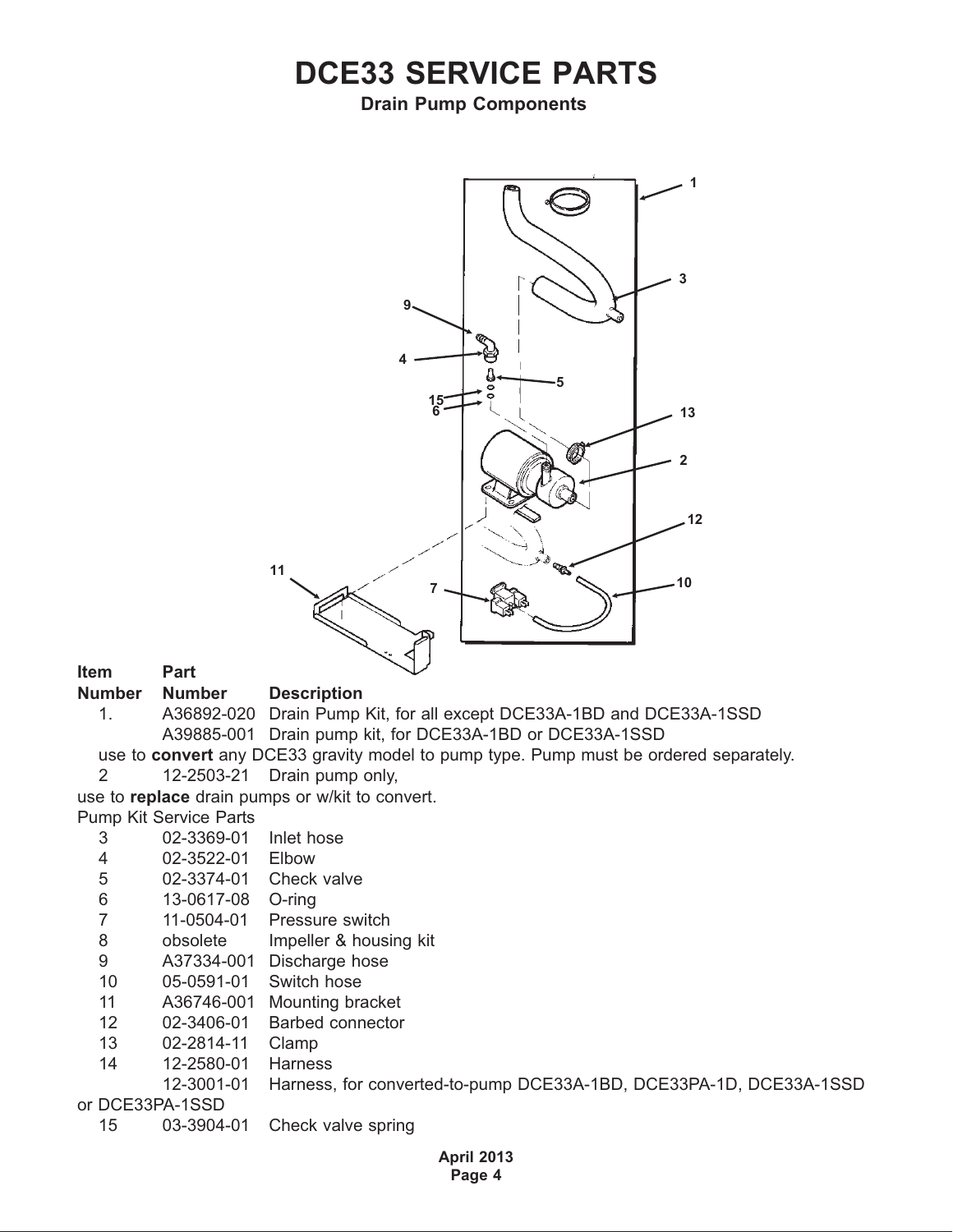<span id="page-4-0"></span>

| Item           | Part       |                          |
|----------------|------------|--------------------------|
| <b>Number</b>  | Number     | <b>Description</b>       |
| 1.             | 03-1404-08 | Screw (4)                |
| 2.             | 18-3710-01 | Fan Blade                |
| 3.             | A28798-001 | <b>Fan Motor Bracket</b> |
| 4.             | 12-2396-21 | Fan Motor                |
|                | 18-8752-10 | Blade pad                |
|                | 18-8752-11 | Blade nut                |
| 5.             | 02-2871-01 | Fan Shroud               |
| 6.             | 18-3729-01 | Condenser                |
| 7 <sub>1</sub> | 18-4700-28 | Grommet                  |
| 8.             | 03-1608-01 | Leg Leveler              |
| 9.             | 03-1407-08 | Washer                   |
|                | 03-3821-01 | Clip                     |
| 10.            | A29015-001 | <b>Bracket</b>           |

| Part          |                                  |
|---------------|----------------------------------|
| <b>Number</b> | <b>Description</b>               |
| 12-1213-10    | <b>Bushing</b>                   |
| A37732-001    | Upper base plate                 |
| 13-0609-00    | Foam tape                        |
| A28921-001    | Lower base plate                 |
| A38638-001    | Lower base plate                 |
|               | use began w/sn 05111320015862    |
|               | Support brackets part of item 12 |
| A40164-001    | Base pan for -1SSD               |
| 03-1531-01    | Screw                            |
|               |                                  |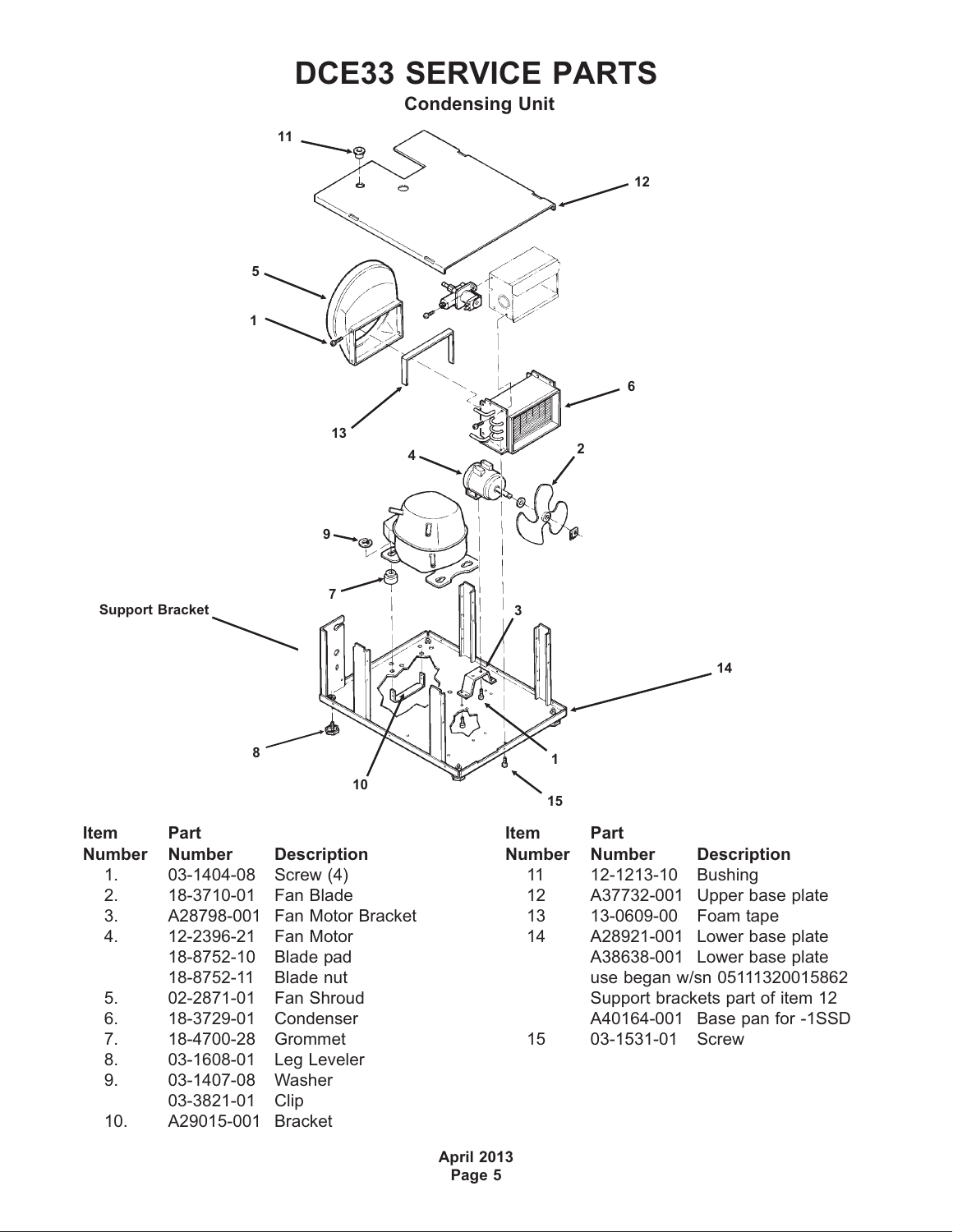<span id="page-5-0"></span>**Reservoir**



| Item             | <b>Part</b>        |                              | <b>Item</b>   | <b>Part</b>   |                            |
|------------------|--------------------|------------------------------|---------------|---------------|----------------------------|
| <b>Number</b>    | <b>Number</b>      | <b>Description</b>           | <b>Number</b> | <b>Number</b> | <b>Description</b>         |
| 1.               | 02-2479-21         | Curtain                      | 8.            | 13-0617-08    | O-ring                     |
| 2.               |                    | A24155-001 Curtain stiffener | 9.            | 02-2704-01    | Spray Bar Assembly         |
| 3.               | 03-1404-16         | Screw                        | 10.           | 05-0593-01    | SS nipple                  |
| $\overline{4}$ . | 02-1841-00         | Nozzle                       | 11.           | 13-0617-01    | $O$ -ring                  |
| 5.               | A09543-000 Spinner |                              | 12.           | 02-1923-01    | <b>Bin Insert</b>          |
| 6.               | 02-1840-00         | Jet Base                     | 13            |               | A22532-001 Bin insert assy |
| 7.               |                    | A22518-000 Cube Chute        |               |               |                            |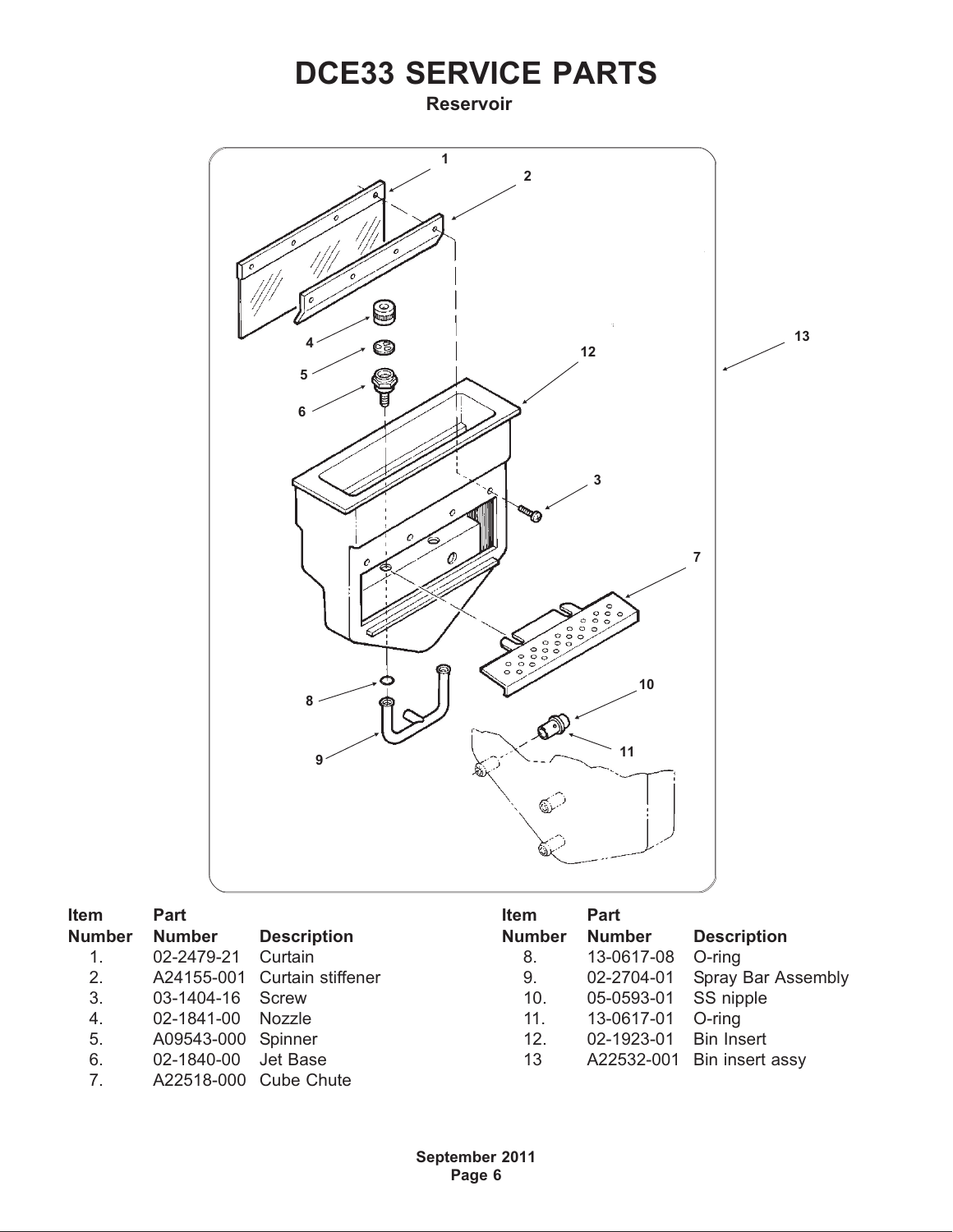<span id="page-6-0"></span>

| Item          | <b>Part</b>   |                             | <b>Item</b>   | <b>Part</b>           |                                       |
|---------------|---------------|-----------------------------|---------------|-----------------------|---------------------------------------|
| <b>Number</b> | <b>Number</b> | <b>Description</b>          | <b>Number</b> | <b>Number</b>         | <b>Description</b>                    |
| 1.            | A25981-001    | <b>Terminal Board</b>       | 7.            | 12-1213-12            | <b>Bushing</b>                        |
| 2.            | 03-1638-01    | Screw                       | 8.            | 03-1403-17            | Screw                                 |
| 3.            | 12-1980-01    | <b>Timer And Switch</b>     | 9             | 12-1213-04            | Snap bushing                          |
| 4.            | 11-0503-21    | <b>Cube Size Control</b>    | 10            | 03-1638-02            | Screw                                 |
| 5.            | 11-0407-21    | <b>Bin Level Control</b>    | 11            | 02-2242-06            | Stand off                             |
|               | 02-3141-01    | Knob for item 5             | 12            | 02-2242-05            | Stand off                             |
| 6.            | 12-2907-21    | Inlet Water Valve Kit       | Not Shown     |                       |                                       |
|               |               | (includes new fittings)     | 13            |                       | A39918-001 Kit to retrofit electronic |
|               | 12-2907-31    | Coil only for brass valve   |               | timer to prior model. |                                       |
|               | 12-2410-31    | Coil only for plastic valve |               |                       |                                       |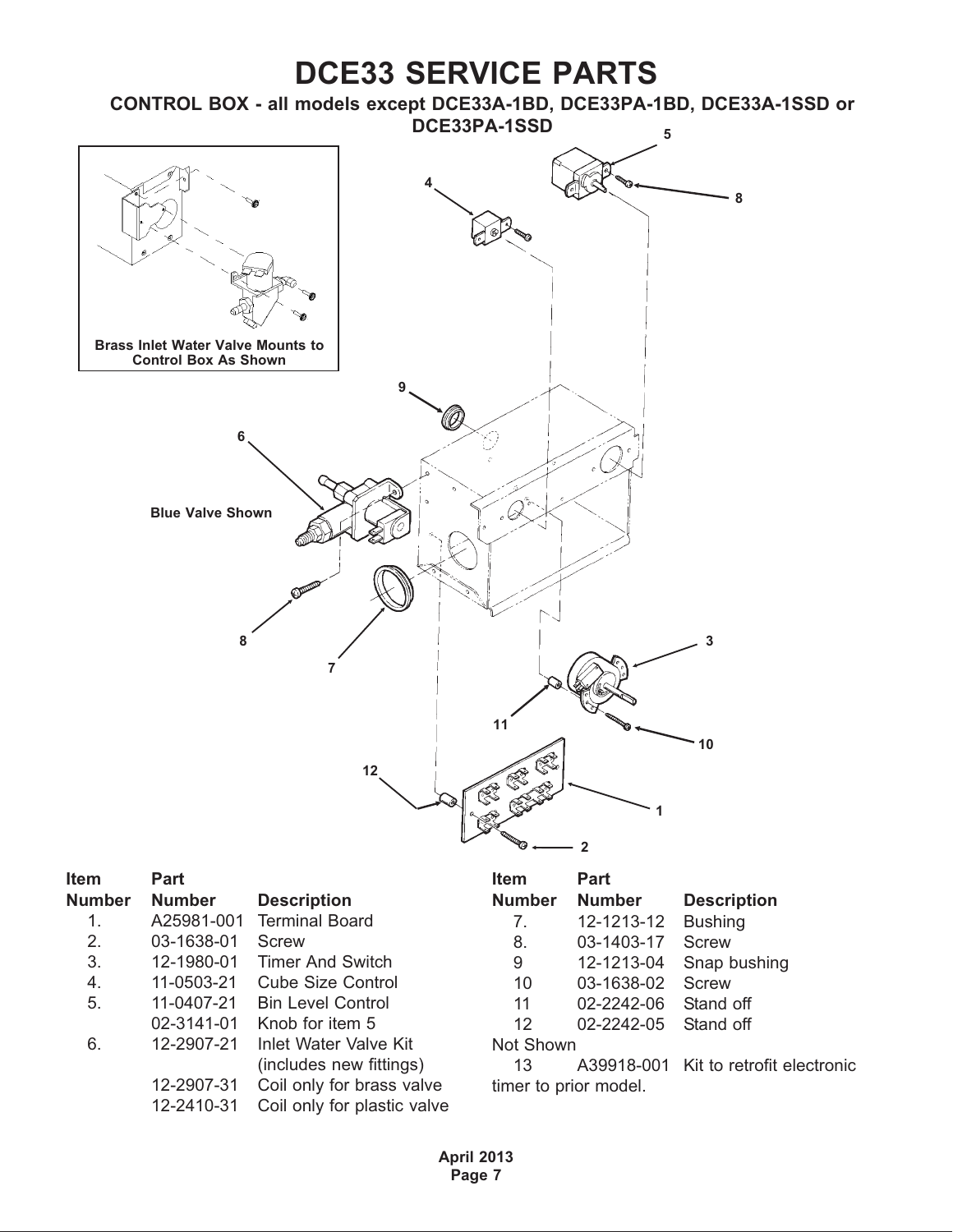<span id="page-7-0"></span>**CONTROL BOX - for DCE33A-1BD, DCE33PA-1BD, DCE33A-1SSD or DCE33PA-1SSD**



| Item          | Part          |                                              |
|---------------|---------------|----------------------------------------------|
| <b>Number</b> | <b>Number</b> | <b>Description</b>                           |
|               | 11-0503-21    | Cube size control                            |
| 2             | 11-0407-21    | Bin level control                            |
| 3             | 12-2985-01    | Timer                                        |
|               | 03-1419-16    | Screw                                        |
| 4             | 12-1213-12    | Snap bushing                                 |
| 5             | 12-2907-21    | Inlet water valve kit, includes new fittings |
|               | 12-2907-31    | Coil only for inlet water valve              |
| 6             | 12-1213-04    | Snap bushing                                 |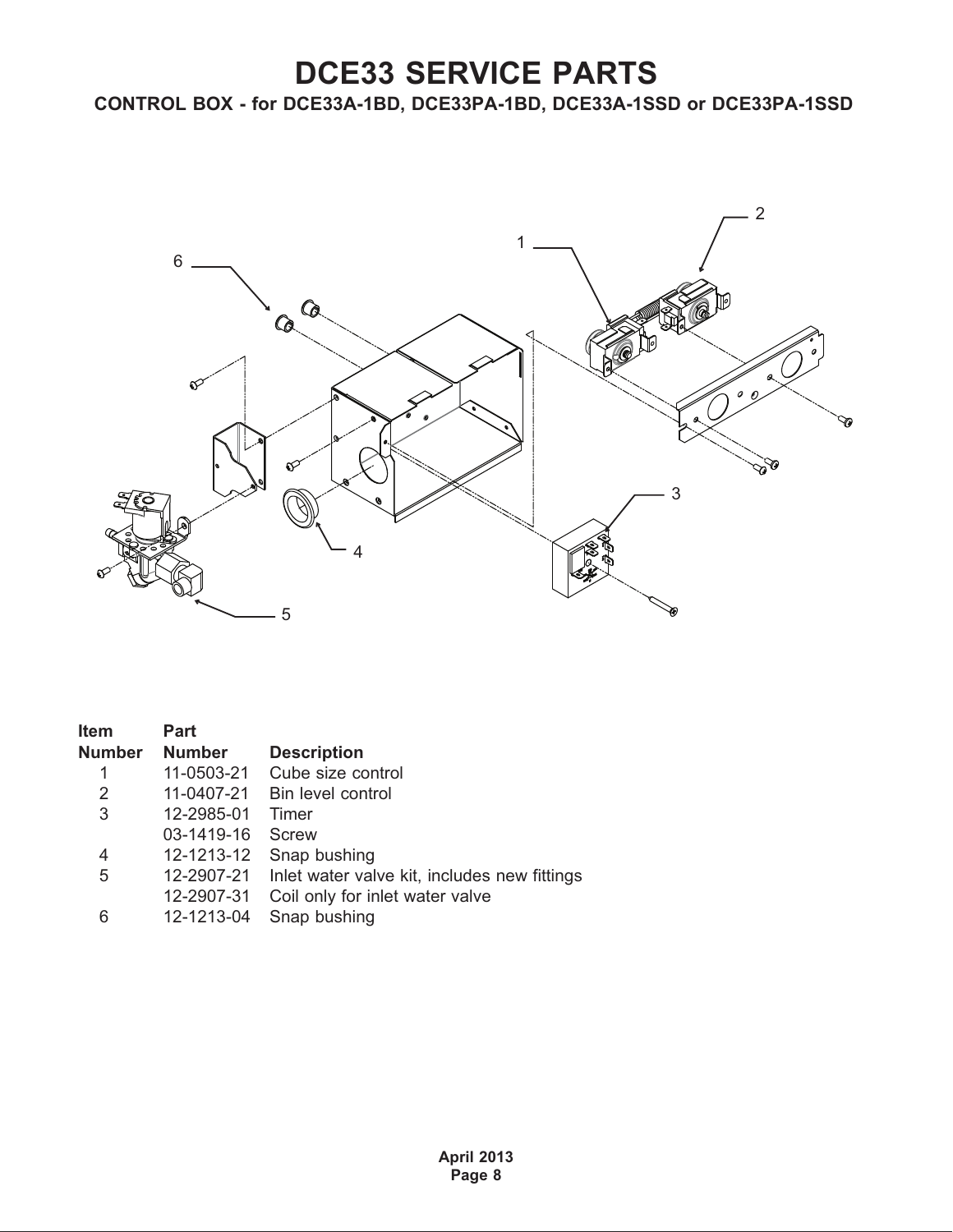<span id="page-8-0"></span>**Compressor**



| <b>Item</b>   | <b>Part</b>         |                                                                   |
|---------------|---------------------|-------------------------------------------------------------------|
| <b>Number</b> | <b>Number</b>       | <b>Description</b>                                                |
| $\sim$ 1.     |                     | 18-8776-21 Compressor Kit, Includes Relay, Overload, Instructions |
| 2.            | 18-8776-51 Relay    |                                                                   |
| 3             | 18-8776-52 Overload |                                                                   |
| 4.            | 18-8776-54 Cover    |                                                                   |

**September 2011 Page 9**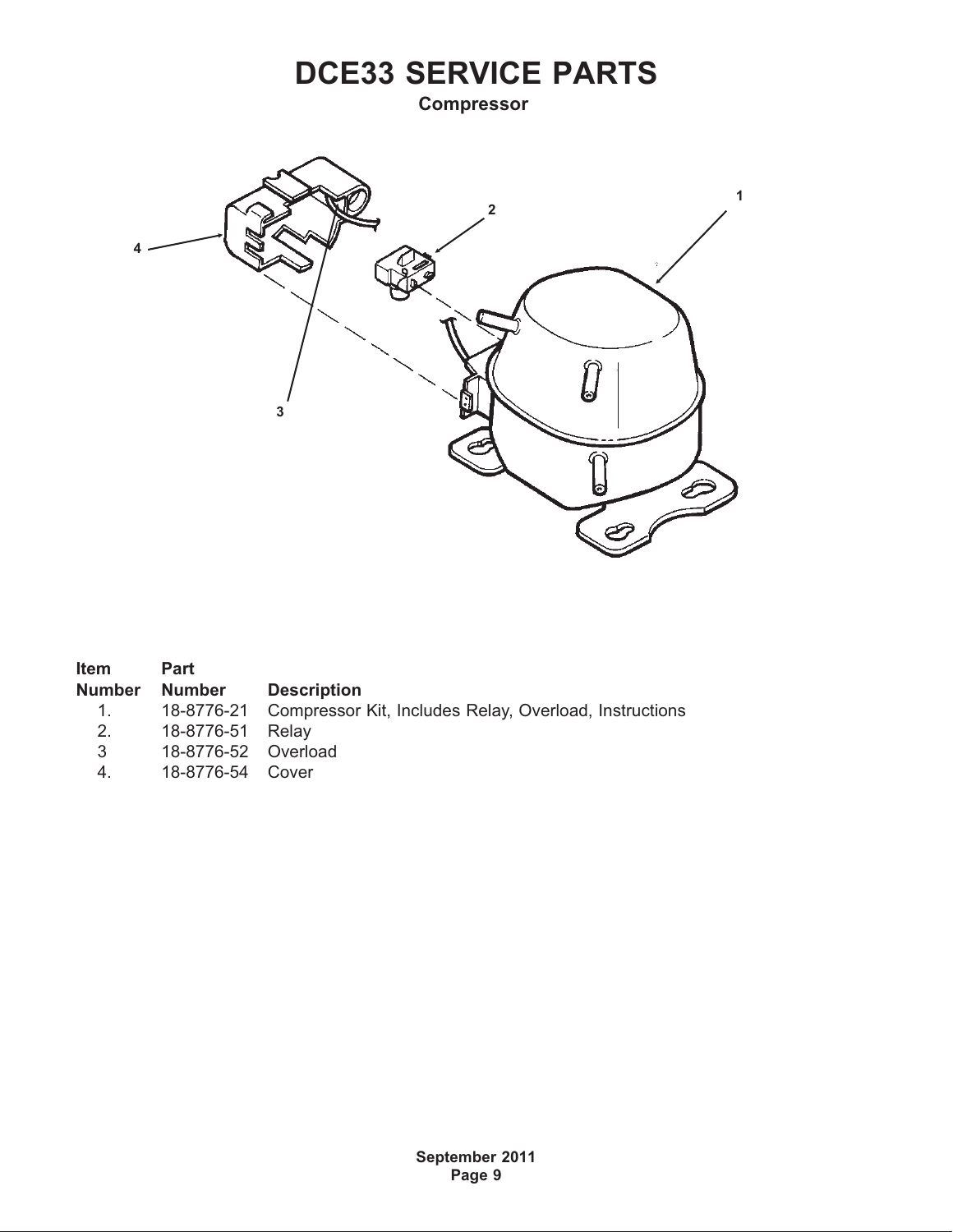### **Kit Parts**

K-SS Door Sleeve Kit

| 02-3846-01 | Sleeve           |
|------------|------------------|
| 02-3847-01 | Handle           |
| 03-1403-50 | Screw for handle |
| 03-1407-06 | Washer           |
| 03-1410-03 | Lockwasher       |
| 03-3811-01 | <b>Screw</b>     |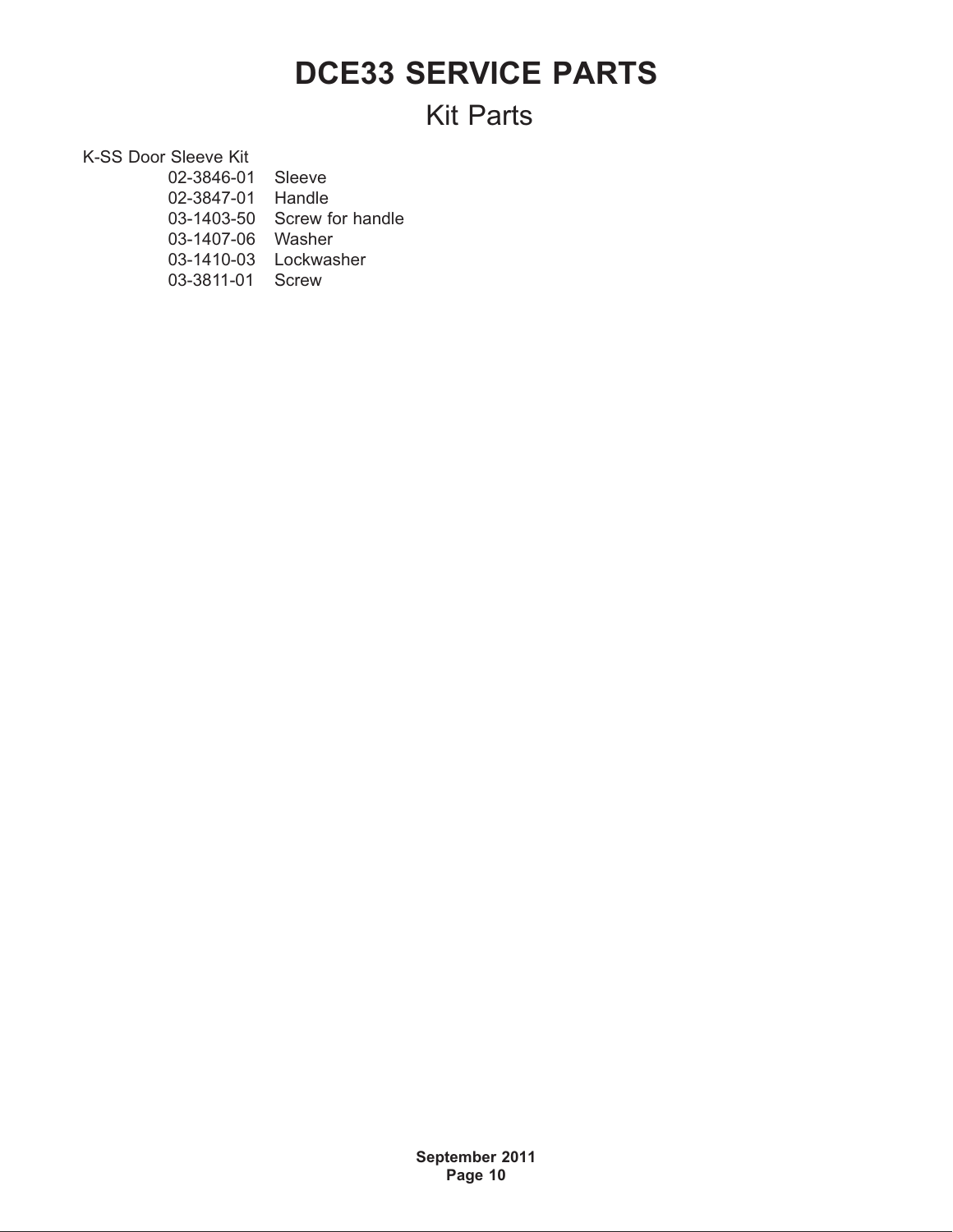### <span id="page-10-0"></span>**DCE33 SERVICE PARTS Drain Pump Model Wiring Diagram - Prior to August 2000**



**September 2011 Page 11**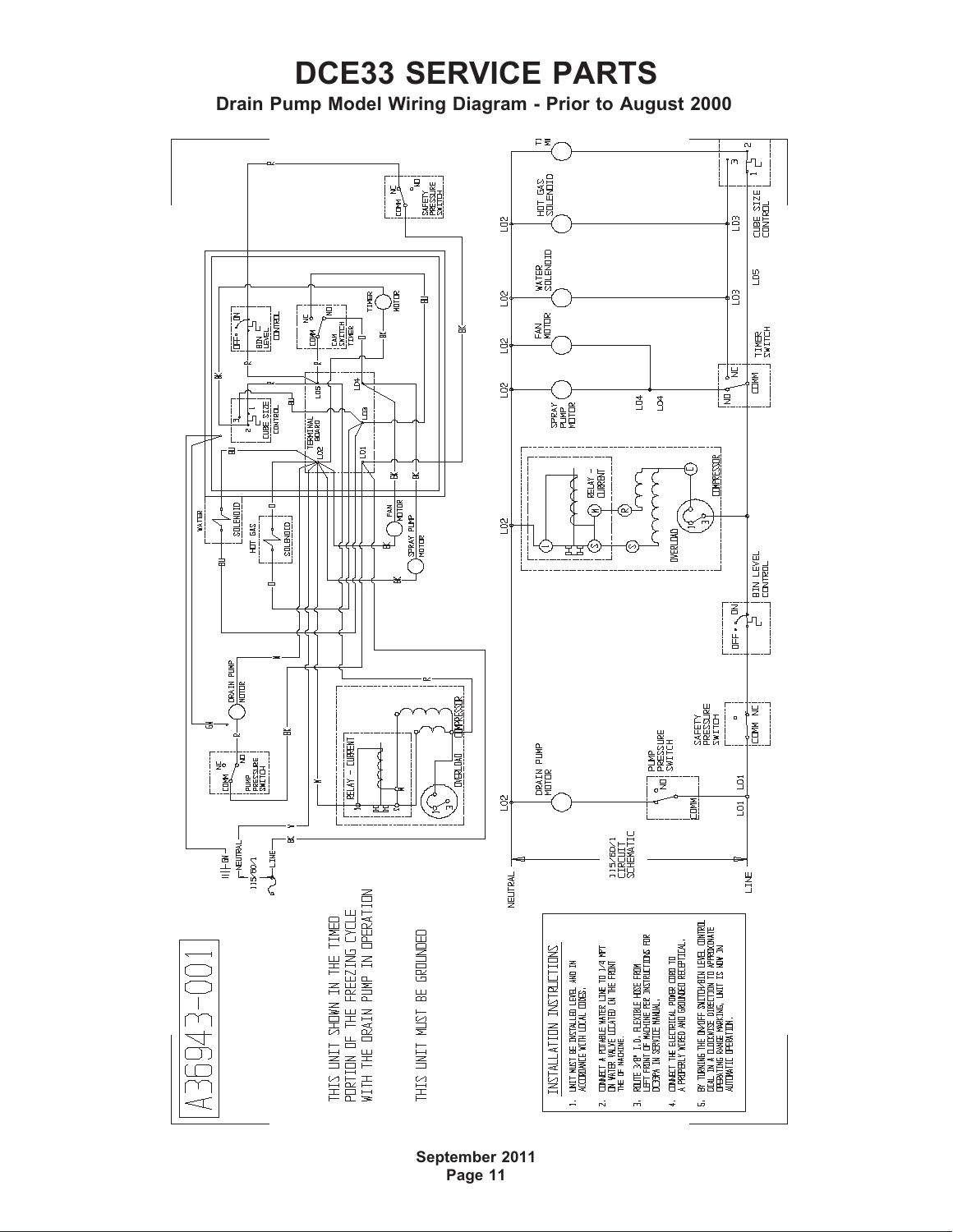<span id="page-11-0"></span>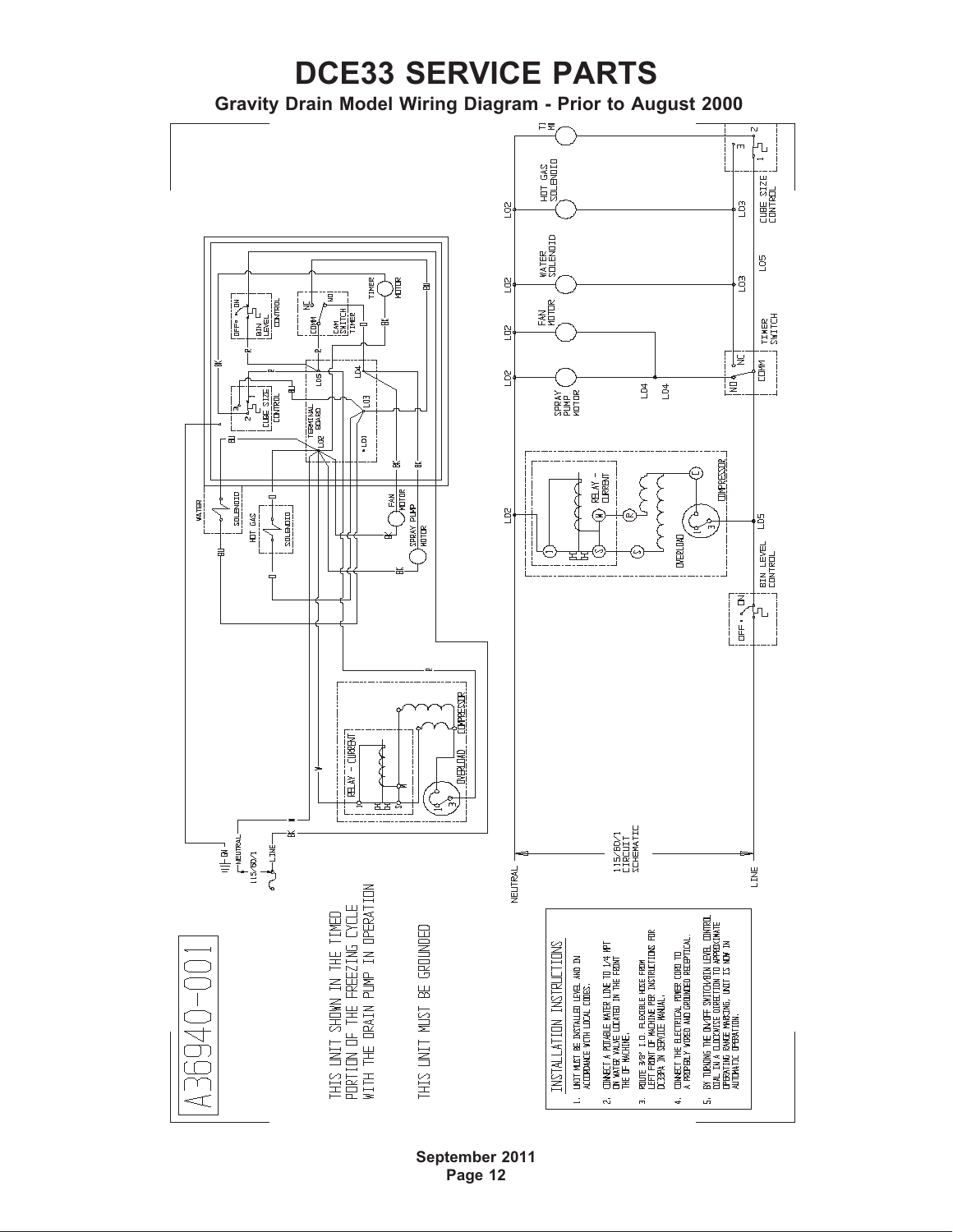#### <span id="page-12-0"></span>**Drain Pump Model Wiring Diagram after August 2000 up to D series**

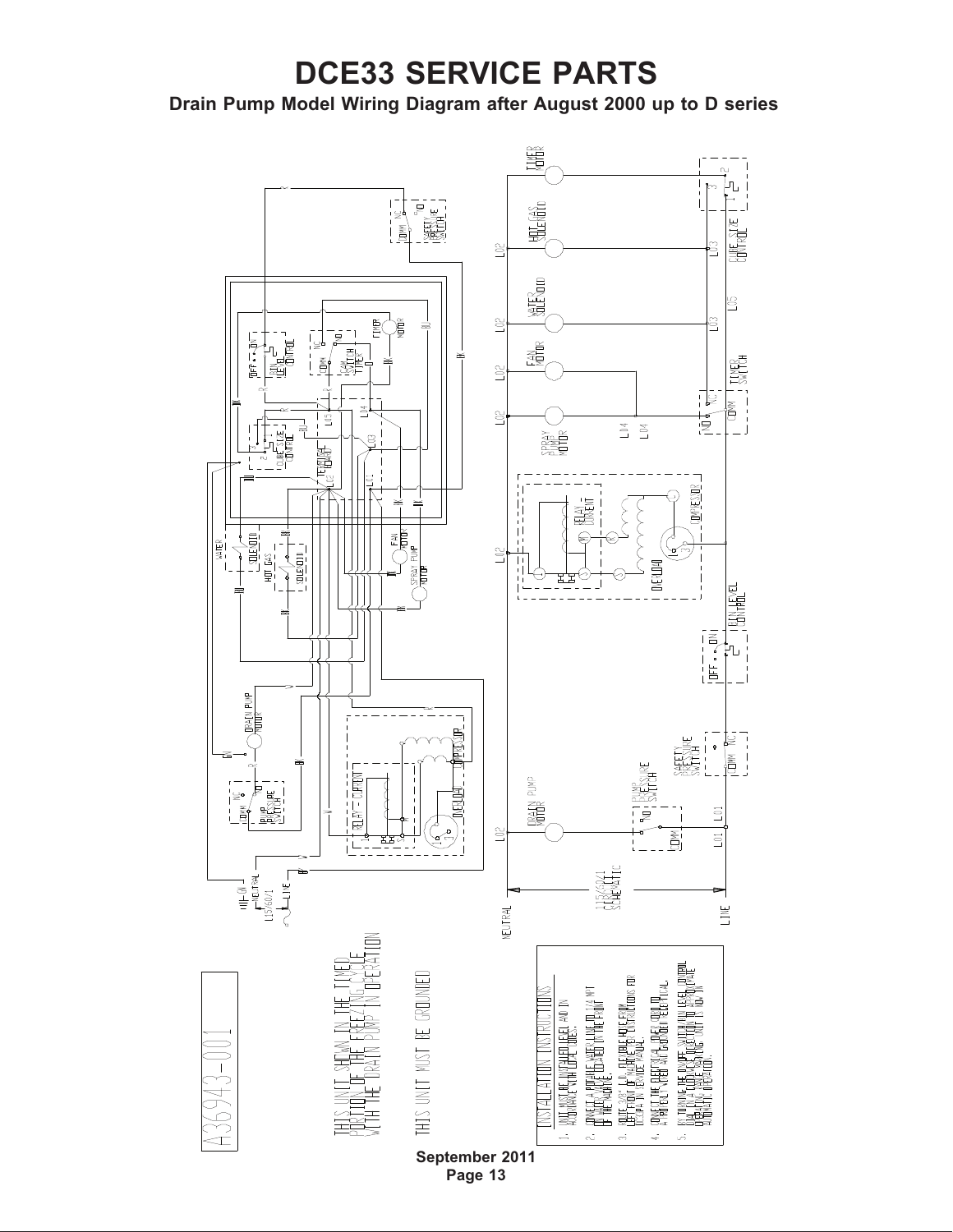<span id="page-13-0"></span>**Gravity Drain Model Wiring Diagram after August 2000 up to D series**

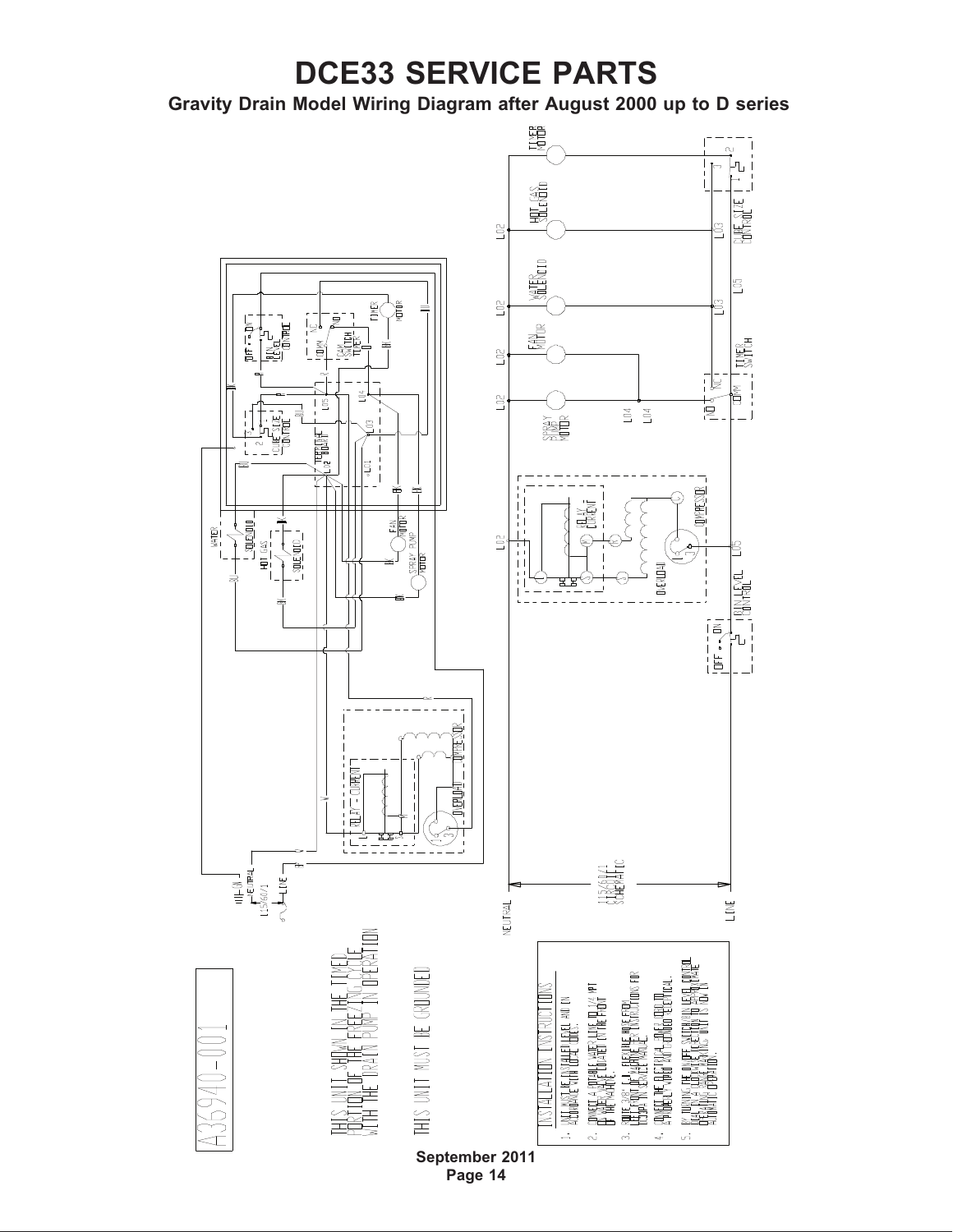<span id="page-14-0"></span>**Wiring Diagram for DCE33A-1BD, DCE33PA-1BD, DCE33A-1SSD or DCE33PA-1SSD**